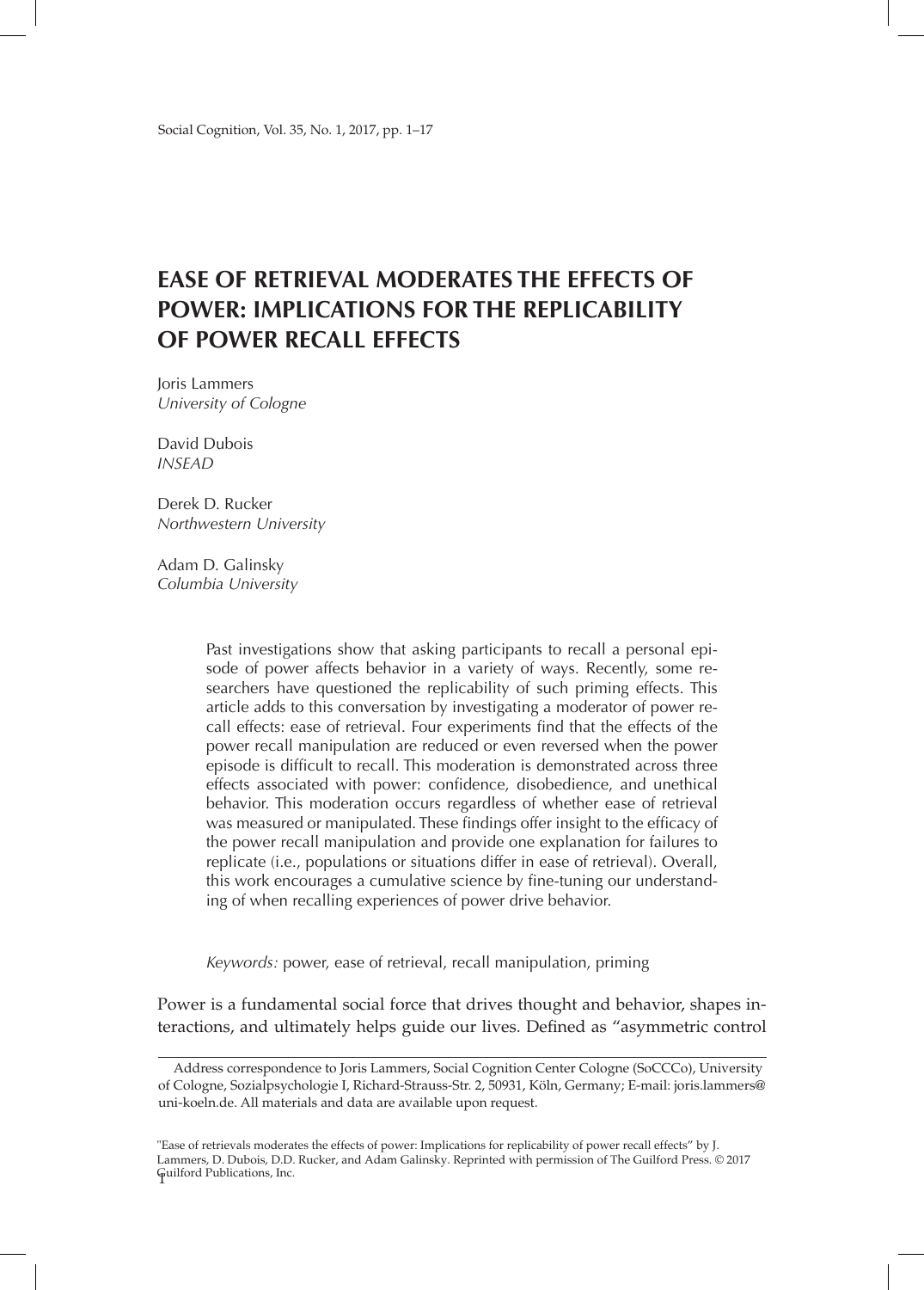over valued resources in social relations" (Magee & Galinsky, 2008, p. 361), power can transform psychological functioning. For example, compared to powerless individuals, the powerful tend to act more often (Galinsky, Gruenfeld, & Magee, 2003), behave more selfishly (Dubois, Rucker, & Galinsky, 2015), negotiate more assertively (Magee, Galinsky, & Gruenfeld, 2007), express their true attitudes (Galinsky, Magee, Gruenfeld, Whitson, & Liljenquist, 2008), and resist the influence of others (Johnson & Lammers, 2012).

Power seems so ingrained in the psyche that even the mere exercise of writing about a past experience of having power can affect how people think about and act upon reality in the present. For example, in one experiment, Galinsky and colleagues (2003) found that recalling a past experience of power increased the probability that participants moved a fan that was blowing cold air in their face. Since this experiment, various studies have shown that recalling an experience of power can transform people in a wide variety of ways, making this manipulation one of the most used power inductions in the past decade (Galinsky, Rucker, & Magee, 2015).

# **CHALLENGES TO THE POWER LITERATURE**

Recent concerns have been raised about the validity of and replicability of such "priming" manipulations (e.g., Kahneman, 2012; Newell & Shanks, 2014). These critiques have not been aimed at power research directly, but power is often manipulated using various priming procedures (see Galinsky, Rucker, & Magee, 2015). Given power researchers' reliance on priming to test the downstream effects of power, this current debate is relevant and requires consideration.

One response to this concern is to conduct more replications testing the reliability of past findings (Klein et al., 2014; Koole & Lakens, 2012). Although replications are valuable and can be informative, the current work uses an alternative approach to contribute to this debate. Specifically, we explore a moderator of *when* the power recall manipulation might succeed versus fail in activating powerinduced feelings and behaviors. Identifying moderators represents a potentially cost-effective way of increasing reliability because it offers insight as to *why* effects may sometimes fail to replicate, even when a proposed relationship exists (Fiedler, Kutzner, & Krueger, 2012). Enhancing the manipulation's effectiveness offers a potential complement to using larger samples sizes (Funder et al., 2014). Furthermore, understanding when manipulations are more versus less effective contributes to building a cumulative science.

## **EASE OF RETRIEVAL**

Given that organizations tend to adopt hierarchical structures that grant varying degrees of power (Michels, 1959; Sidanius & Prato, 1999; Weber, 1978) and people experience social roles associated with more or less power (Biddle, 1979; Ng, 1980),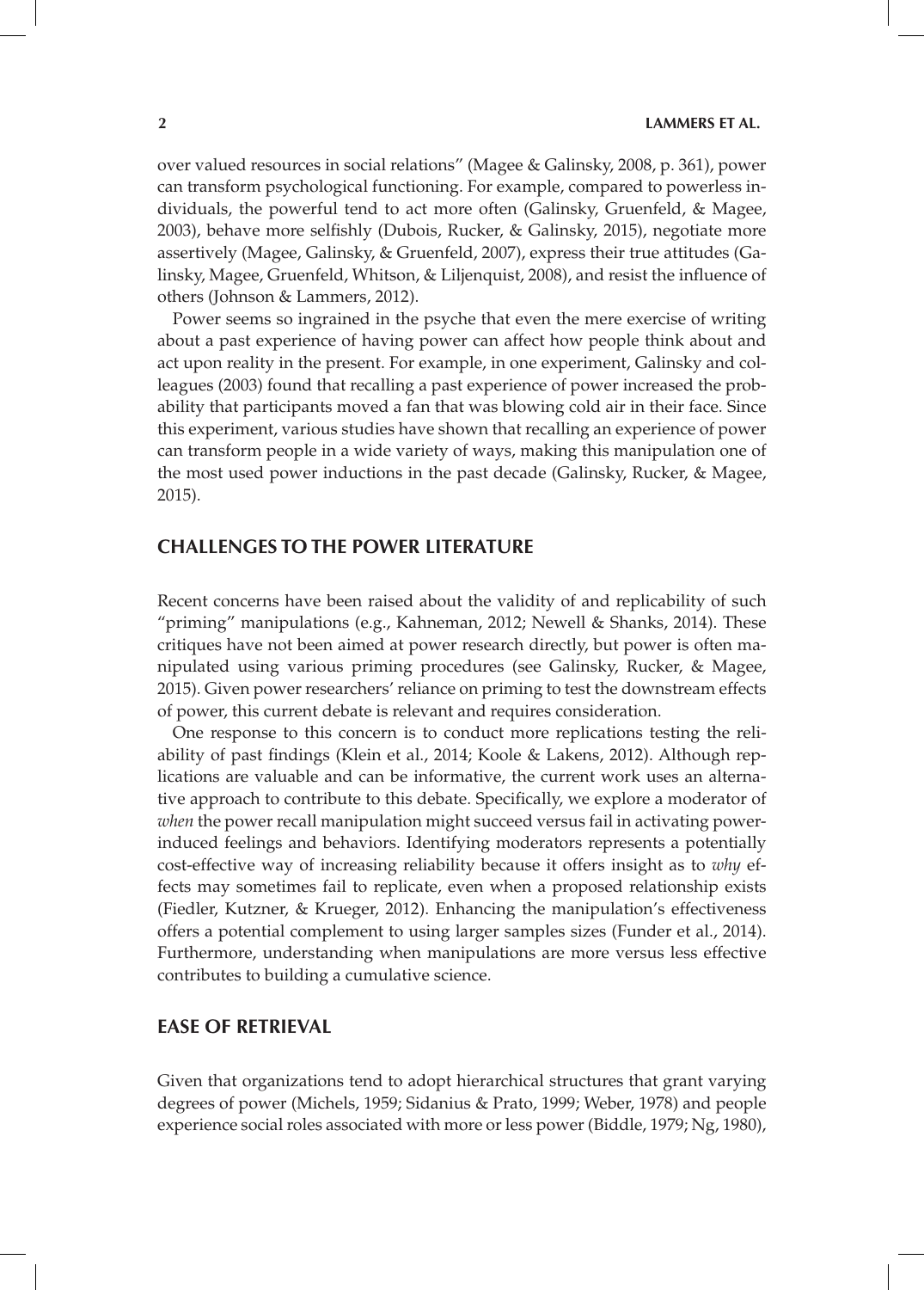it seems likely that the ease with which people can recall experiences of power might vary markedly between individuals. For those who frequently experience powerful positions or who for other reasons find it easy to think of their personal past, recalling such experiences may be easy, but for others this might prove difficult. The current article tests the hypothesis that a key variable in cognitive processing—the ease versus difficulty people experience when recalling past episodes of power—can moderate the effectiveness of the power recall manipulation on downstream cognition. We predict that the power recall manipulation is more likely to produce previously established effects when the recalled information comes to mind with little effort, but more likely to attenuate, or even reverse, prior effects when people experience difficulty in recalling.

This hypothesis is grounded in a large literature that demonstrates the effect of information on judgment can be affected by the ease with which that information is retrieved (e.g., Schwarz, 1998; Schwarz, Bless, Strack, Klumpp, Rittenauer-Schatka, & Simons, 1991; Schwarz & Clore, 1996; Tversky & Kahneman, 1973; Wänke, Schwarz, & Bless, 1995; Winkielman, Schwarz, & Belli, 1998). For example, Schwarz and colleagues (1991) asked participants to list either 6 or 12 examples of assertiveness. They reasoned that participants would experience greater difficulty in recalling 12 examples and that participants would conclude this difficulty stems from their own lack of assertiveness. Indeed, participants who provided 12 examples reported being less assertive than those who provided only 6 examples—despite generating more examples. A wealth of research has replicated this basic finding in domains ranging from product evaluation (Wänke, Bohner, & Jurkowitsch, 1997) to social policy opinions (Wänke, Bless, & Biller, 1996) to teaching evaluations (Fox, 2006).

Building on these findings, we propose that differences in ease of retrieval may also affect the power recall manipulation by signaling to people whether the recalled content is diagnostic (Petty, Briñol, & Tormala, 2002; Petty, Briñol, Tormala, & Wegener, 2007). When the experience of power is retrieved easily, participants might, consciously or unconsciously, misattribute this ease to the experience being diagnostic about one's power. As a result, these individuals' sense of power might be influenced by the recall task (Loersch & Payne, 2011). In contrast, difficulty in retrieving an experience of power might be misattributed to the information recalled not being diagnostic (Wheeler, DeMarree, & Petty, 2007, 2014; Wichman, Briñol, Petty, Rucker, Tormala, & Weary, 2010). If people need to spend considerable effort to retrieve an experience of power, this difficulty might reduce the impact of the manipulation on one's sense of power, even if the content of their thoughts emphasizes power (see also DeMarree, Loersch, Briñol, Petty, Payne, & Rucker, 2012).

## **OVERVIEW**

The current research investigates whether ease of retrieval shapes the impact of the power recall manipulation across three domains previously found to be af-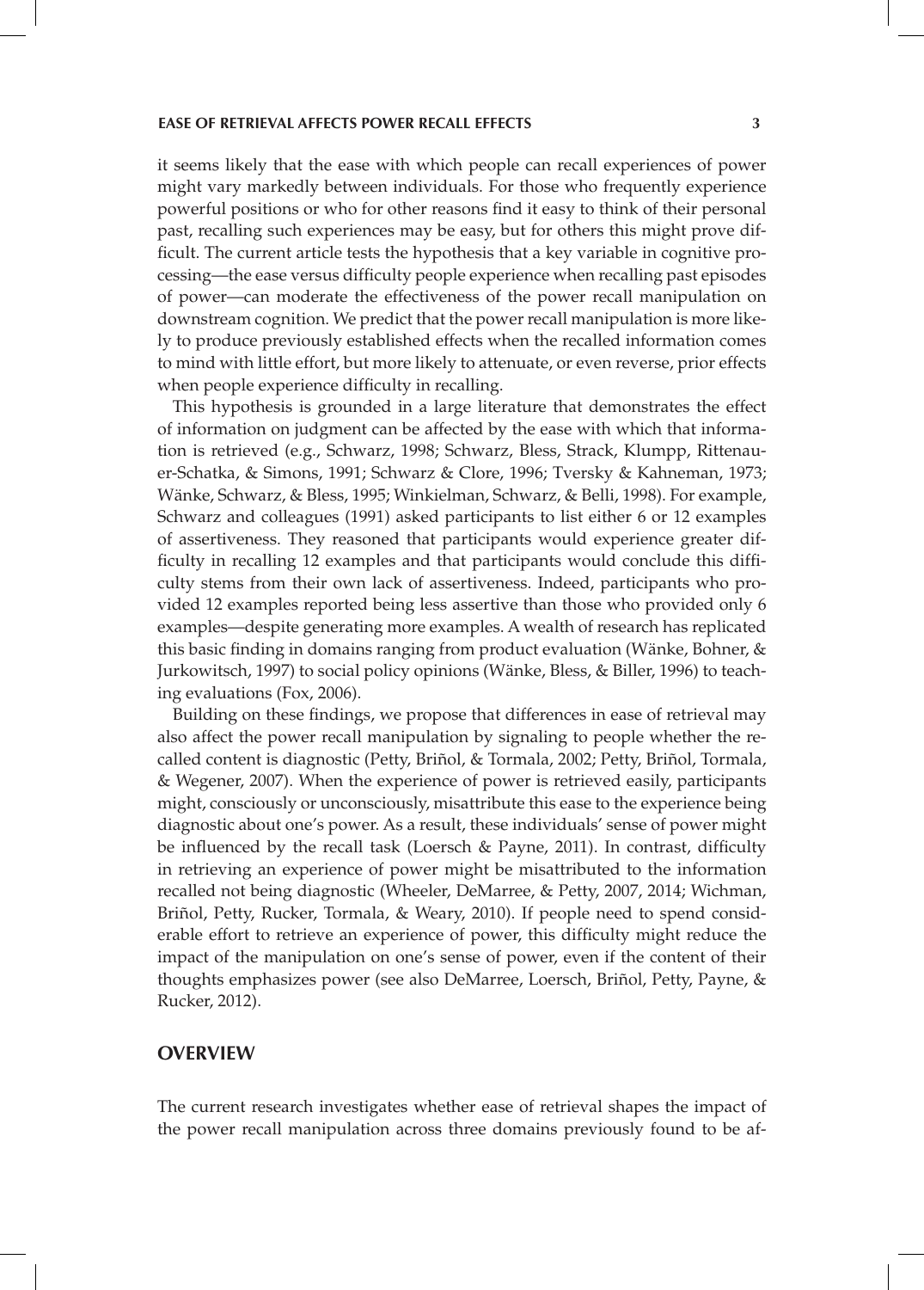fected by power: confidence, disobedience, and unethical behavior. Experiment 1 explores whether naturally occurring differences in ease of retrieval moderate the documented positive effect of recalling an experience of power on feelings of confidence (Anderson & Galinsky, 2006; Fast, Sivanathan, Mayer, & Galinsky, 2012; Lammers, Dubois, Rucker, & Galinsky, 2013; Magee et al., 2007; Schmid & Schmid-Mast, 2013). Using a similar design, Experiments 2 and 3 explore whether ease of retrieval moderates the documented negative effect of recalling power on obedience (Galinsky et al., 2008; Kraus, Chen, & Keltner, 2011; Lammers, Galinsky, Gordijn, & Otten, 2012) and the documented positive effect of power on the likelihood of engaging in unethical behavior (Dubois et al., 2015; Lammers, Galinsky, Dubois, & Rucker, 2015; Lammers, Stapel, & Galinsky, 2010). Finally, Experiment 4 provides a final test of our hypotheses by orthogonally manipulating both ease of retrieval and power.

#### GENERAL METHOD

Across experiments, participants were recruited on Amazon Mechanical Turk (minimum HIT approval rate 90%). We set sample size in advance in all studies, achieving slightly different *N* in some studies, as is common in online research. We did not look at any of the results prior to collecting all data. We report all data exclusions, all manipulations, and all measures in our experiments.

# **EXPERIMENT 1: EASE AND CONFIDENCE**

## METHOD

*Participants and Design.* Ninety-seven U.S. American respondents participated (55 men, 42 women, mean age 35.4 years) in return for U.S. \$0.50. Given a lack of prior information on effect size, we set sample size a priori to 100. This provides us with enough power  $(1 - \beta = 0.90)$  to detect a medium effect of  $f = 0.15$ . Respondents were randomly assigned to one of two experimental conditions: high-power  $(n = 48)$  or low-power  $(n = 49)$  recall, with ease of retrieval serving as a measured factor.<sup>1</sup>

*Power Manipulation.* Participants first completed a power recall prime (see Galinsky et al., 2003 for details). High-power participants were instructed to recall a time "in which you had power over another individual or individuals." Low-power participants were instructed to recall a time "in which someone else had power over you or where you lacked power." In both conditions, power was defined as a

<sup>1.</sup> For an unrelated study, Experiment 1 included questions about protest intentions *after* our measure of confidence and a control condition (*n* = 55) without ease of retrieval items. These were excluded due to their lack of relevance to the present hypotheses. In the control condition, feelings of confidence were roughly in the middle between the low-power and high-power conditions, *M* = 5.26, *SD* = 1.25. For exploratory reasons, Experiments 1 and 4 measured Generalized Sense of Power and confidence associated with the described events, *after* our main measures.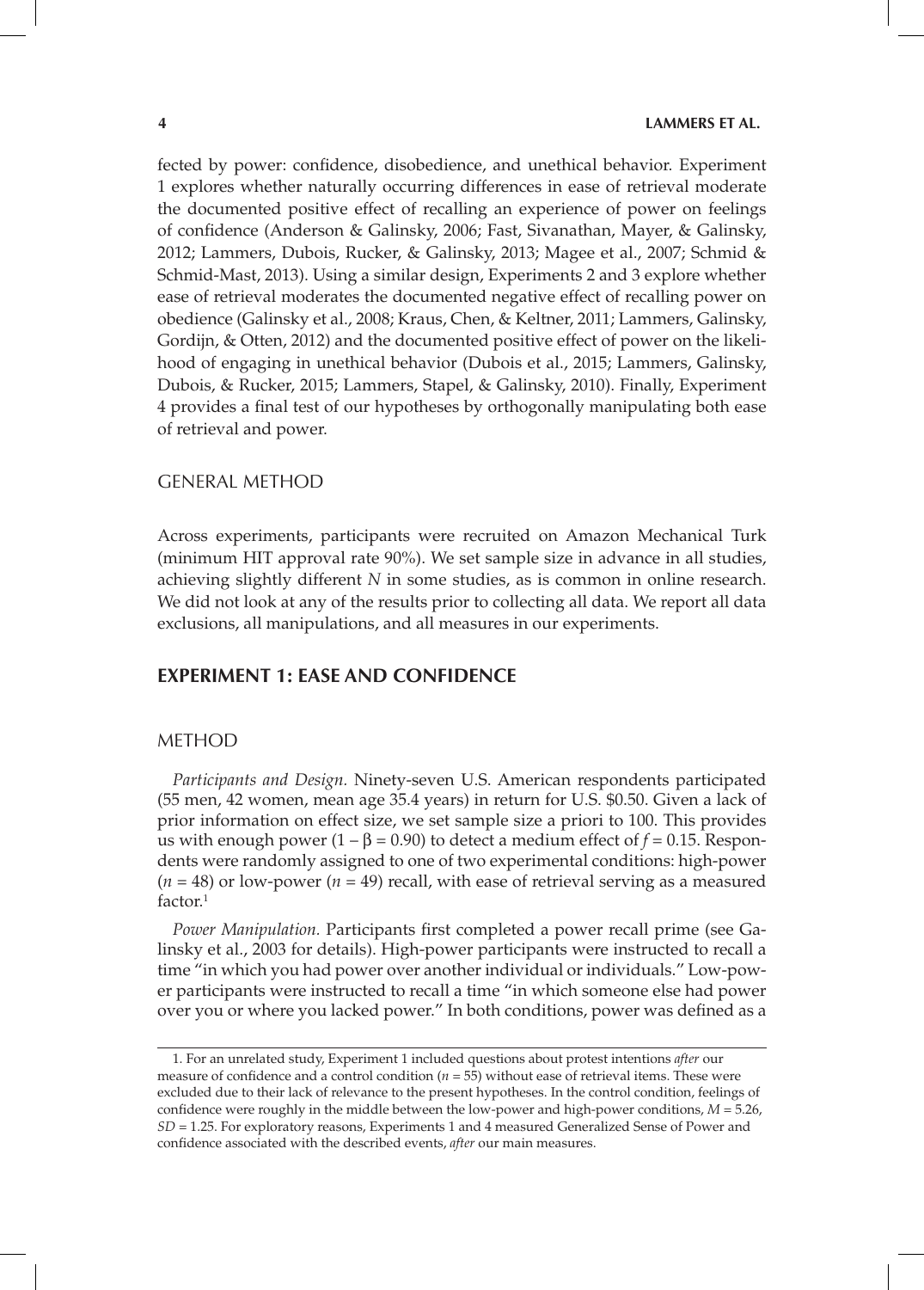situation in which one person evaluated another person or controlled their ability to get something they wanted. All participants were instructed to describe the situation, what happened, and how they felt—entering a minimum of 300 characters before continuing.

*Feelings of Confidence.* We measured current feelings of confidence by asking participants how "confident," "certain," "self-assured," and "sure of yourself" they felt on 7-point scales anchored at "1 = not at all" and "7 = very much." All items were positively correlated and averaged into a single index ( $\alpha$  = .92).

*Ease of Retrieval.* Participants first answered two items measuring how difficult it was to "retrieve" and "remember" the experience and two other items measuring how difficult it was to remember "the details of" and "the feelings during" the experience. All four items were completed on 7-point scales anchored at "1 = very difficult" and "7 = very easy." All items were positively correlated and averaged into a single index ( $\alpha$  = .85). In all experiments ease of retrieval was measured after the dependent variable.

*Manipulation Check.* Finally, participants reported how they felt in their recalled incident using the items "powerful," "dominant," and "powerless" (reverse coded), on 7-point scales anchored at "1 = strongly disagree," and "7 = strongly agree." All items were correlated and averaged into a single index ( $\alpha$  = .92). These items assessed the retrieved experience's content (i.e., whether the experience itself was associated with these items) as opposed to participants' current subjective sense of power.

#### RESULTS

*Preliminary Analyses.* Participants in the high-power condition reported greater power in their recalled situation, *M =* 5.31, *SD =* 0.97, than those in the low-power condition,  $M = 2.31$ ,  $SD = 1.23$ ,  $t(95) = 13.27$ ,  $p < .0001$ ,  $d = 2.71$ , CI  $95\%$ <sub>difference</sub> = [2.55, 3.45]. Ease of retrieval did not differ between the high-power,  $M = 5.84$ ,  $SD = 0.74$ , and low-power conditions, *M* = 5.66, *SD* = 0.65, *t*(95) = 1.24, *p =* .22, *d* = 0.26. Ease of retrieval did not correlate with feelings of power, *r* = .14, *p =* .16. Together, these results suggest that natural variation in ease of retrieval occurred within condition but not between conditions.

*Main Analysis.* A regression analysis testing the effect of condition (low-power =  $0$ , high-power = 1), ease of retrieval (standardized), and their interaction on feelings of confidence revealed a main effect of power, Beta  $= 0.20$ ,  $B = 0.56$ ,  $SE = 0.27$ ,  $t(93) = 2.07$ ,  $p = .04$ , CI  $95\%_{\text{B}} = [0.02, 1.09]$ , and the predicted interaction, Beta = 0.33, *B* = 0.61, *SE* = 0.27, *t*(93) = 2.23, *p* = .028, *d* = 0.46, CI 95%<sub>R</sub> = [0.07, 1.15]. See Figure 1. Using the Process macro (Hayes, 2008), we found that power increased feelings of confidence at the mean value of ease of retrieval,  $B = 0.56$ ,  $SE = 0.27$ ,  $t(93) = 2.07$ ,  $p = .04$ , and this effect was stronger at +1 *SD* above the mean,  $B = 1.17$ ,  $SE = 0.39$ ,  $t(93) = 3.02$ ,  $p = .003$ . The effect of power was reduced and not significant at -1 *SD* below the mean, *B* = -0.05, *SE* = 0.38, *t*(93) = -0.13, *p =* .90.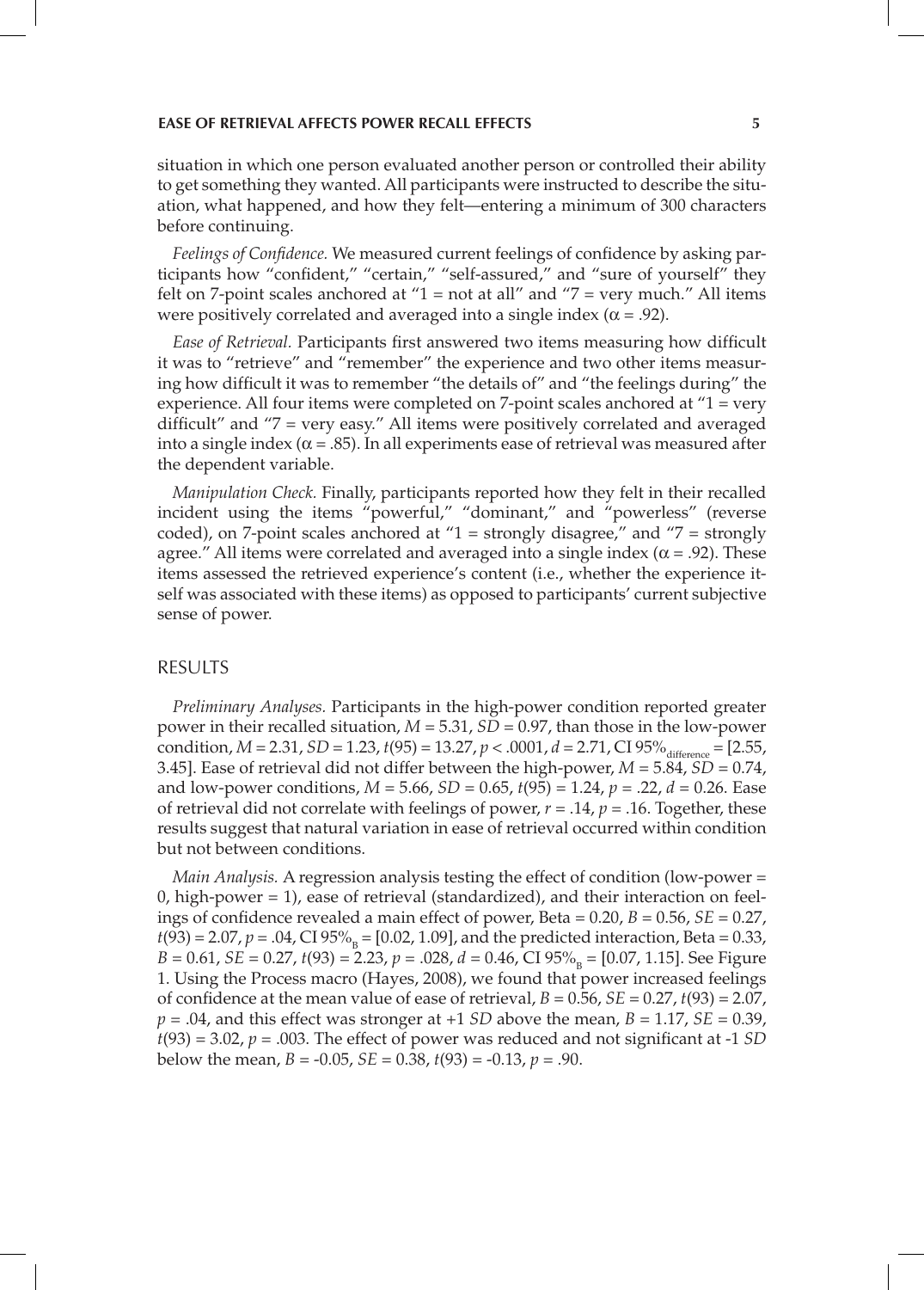

FIGURE 1. Study 1: Feelings of confidence (1–7) after recalling an experience of low (grey) or high (black) power, by ease of retrieval, including fit lines. At high ease of retrieval (+1 *SD*), participants in the high-power condition felt significantly more confident than those in the lowpower condition, *p =* .003. The same was the case at average levels of ease of retrieval (at the Mean), *p =* .04. This effect was not significant at low levels of ease of retrieval (-1 *SD*), *p =* .90.

#### **EXPERIMENT 2: DISOBEDIENCE**

#### METHOD

*Participants and Design.* In return for \$0.50, 146 American respondents participated (91 men, 54 women, mean age 34.5 years). Participants were randomly assigned to either the high-power ( $n = 78$ ) or low-power condition ( $n = 68$ ). Ease of retrieval was measured. This provides us with enough power  $(1 - \beta = 0.90)$  to detect smallto-medium effects of  $f = 0.10$ . The procedure was the same as that of Experiment 1, including the same power manipulation, ease of retrieval manipulation check ( $\alpha$  = .85), and power manipulation check ( $\alpha$  = .87), both averaged into two indices. The key difference was in our dependent measure.

*Disobedience.* Participants were given a scenario where they were requested by their landlord to move out of their current apartment as soon as possible. Participants indicated how fast they would comply with this request, between today (1) and in four months (10). Higher scores indicate stronger disobedience.

#### RESULTS

*Preliminary Analyses.* Participants in the high-power condition reported greater feelings of power,  $M = 4.65$ ,  $SD = 1.15$ , than those in the low-power condition,  $M =$ 2.37, *SD* = 1.06, *t*(144) = 12.44,  $p < .0001$ ,  $d = 2.07$ , CI 95%  $_{difference} = [1.92, 2.64]$ . Ease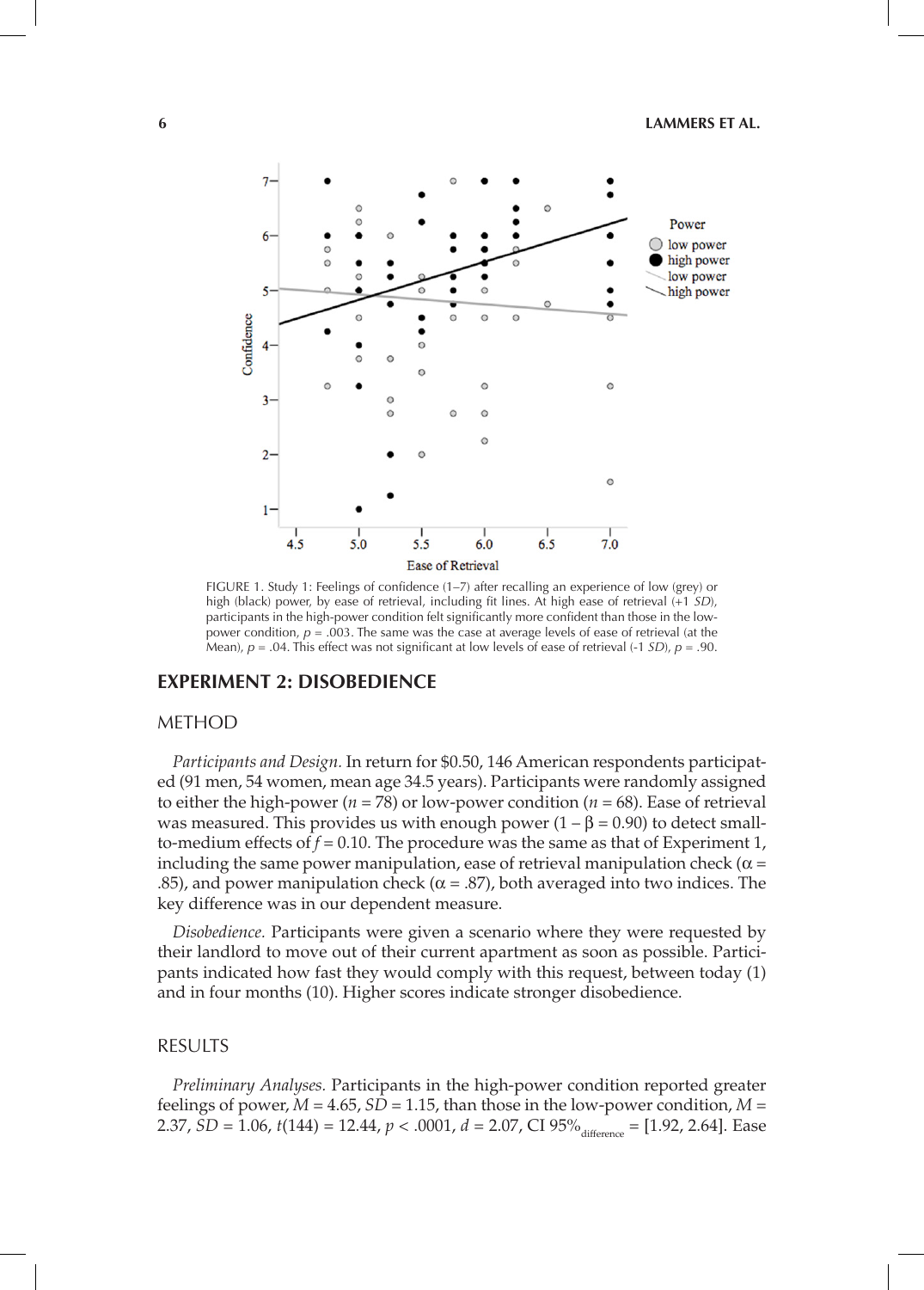

FIGURE 2. Study 2: Disobedience (1–10) after recalling an experience of low (grey) or high (black) power, by ease of retrieval, including fit lines. At high ease of retrieval (+1 *SD*), participants in the high-power condition were significantly more disobedient than those in the low-power condition, *p =* .010. This effect was not significant at average levels of ease of retrieval (at the Mean), *p =* .494, and even marginally reversed under low levels of ease of retrieval (-1 *SD*), *p =* .097.

of retrieval did not differ between the high-power, *M* = 5.47, *SD* = 1.12, and lowpower conditions, *M* = 5.42, *SD* = 1.01, *t*(144) = 0.29, *p =* .77, *d* = 0.05, and ease of retrieval did not correlate with feelings of power, *r* = .03, *p =* .68.

*Main Analysis.* A regression analysis testing the effect of power, ease of retrieval, and their interaction on disobedience, showed an unexpected main effect of ease of retrieval, Beta = -0.30,  $B = -0.82$ ,  $SE = 0.34$ ,  $t(142) = -2.38$ ,  $p = .02$ , CI  $95\%_{\rm B} =$ [-1.49, -0.14], no main effect of power, Beta = 0.06, *B* = 0.30, *SE* = 0.44, *t*(142) = 0.69,  $p = .49$ , CI 95%<sub>B</sub> = [-0.57, 1.18], but the predicted interaction between power and ease of retrieval, Beta = 0.38, *B* = 1.35, *SE* = 0.45, *t*(142) = 3.01, *p =* .003, *d* = 0.51, CI  $95\%_{\rm B} = [0.47, 2.24]$ . See Figure 2. Using the Process macro (Hayes, 2008), we found that power increased disobedience among people who experienced high ease of retrieval (+1 *SD*), *B* = 1.65, *SE* = 0.63, *t*(142) = 2.62, *p =* .010, but this effect was not significant at the mean,  $B = 0.30$ ,  $SE = 0.44$ ,  $t(142) = 0.69$ ,  $p = .494$ , and even tended to reverse among people who experienced low ease of retrieval  $(-1 SD)$ ,  $B = -1.05$ , *SE* = 0.63, *t*(142) = -1.67, *p =* .097.

## **EXPERIMENT 3: UNETHICAL BEHAVIOR**

#### METHOD

*Participants and Design.* One hundred American respondents (60 men, 40 women, mean age 31.6 years) participated in a short survey in return for \$0.50 in which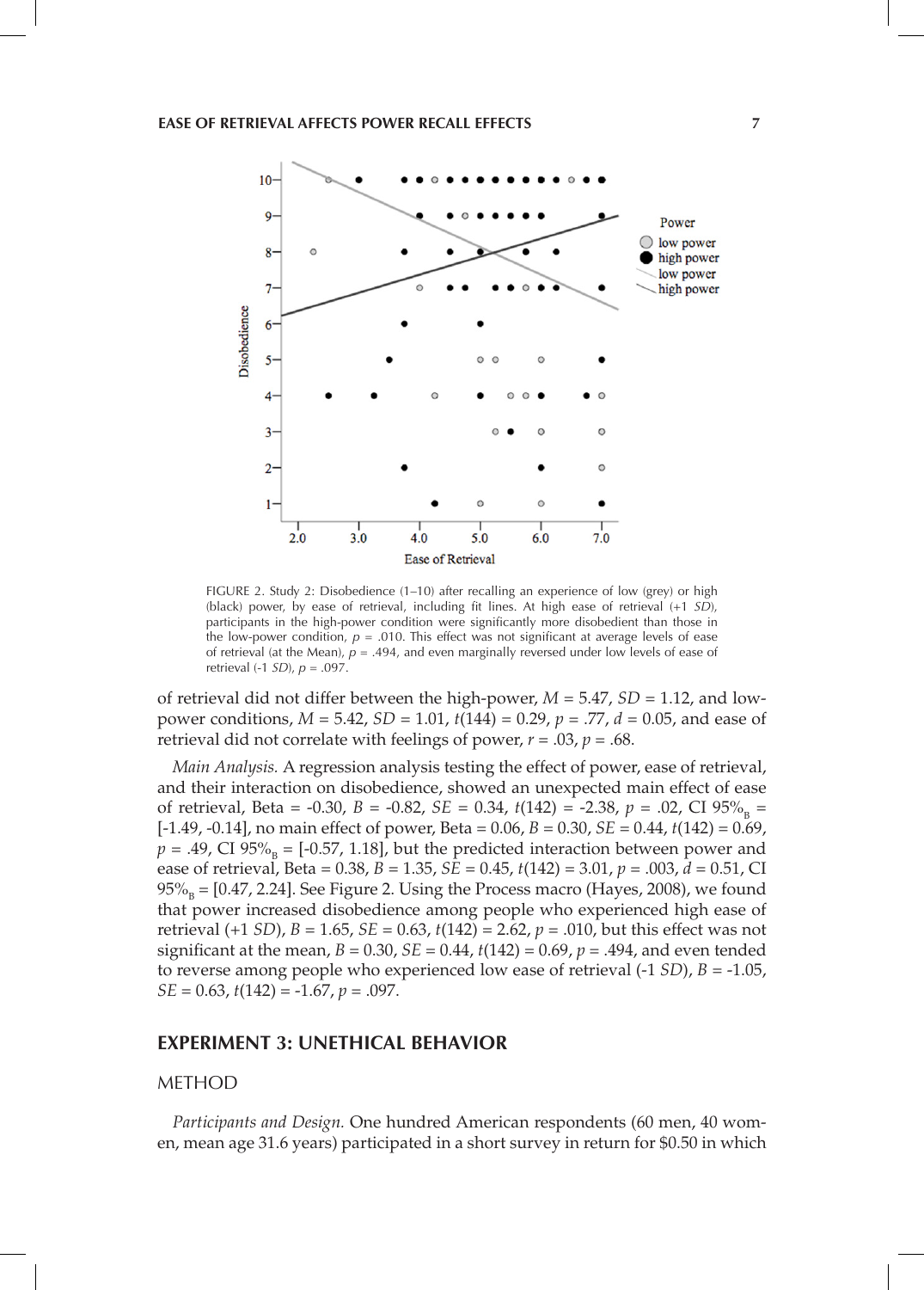

FIGURE 3. Study 3: Unethical behavior (Willingness to speed, 1–7) after recalling an experience of low (grey) or high (black) power, by ease of retrieval, including fit lines. At high (+1 *SD*) ease of retrieval, participants in the high-power condition were more inclined to show unethical behavior than those in the low-power condition, *p =* .002. This effect was not significant at average ease of retrieval (at the Mean),  $p = .28$ , and tended to reverse under low ease of retrieval (-1 *SD*), *p =* .101.

they were randomly assigned to either the high-power (*n* = 52) or low-power condition  $(n = 48)$ , with ease of retrieval as a measured factor. We set sample size a priori to 100 participants, which offers us sufficient power  $(1 - \beta = 0.90)$  to detect a medium effect of  $f = 0.15$ . We used the same power manipulation, measure of ease of retrieval ( $α = .92$ ), and power manipulation check ( $α = .95$ ) as in prior experiments. We changed our dependent measure to unethical behavior.

*Unethical Behavior.* We measured unethical behavior using a measure from Lammers et al. (2010, Experiment 2). Participants indicated how acceptable it would be to disobey traffic regulations and break the speed limit to make it to their appointment despite being late. Specifically, participants were presented with a 7-point scale anchored at 1 = unacceptable and 7 = very acceptable. Higher scores indicated a greater willingness to engage in unethical behavior.

#### RESULTS

*Preliminary Analysis.* High-power participants reported greater power, *M =* 5.32, *SD =* 1.14, than low-power participants, *M =* 1.80, *SD =* 1.08, *t*(98) = 15.80, *p <* .0001,  $d = 3.17$ , CI 95% $d_{\text{difference}} = [3.08, 3.96]$ . Ease of retrieval did not differ between the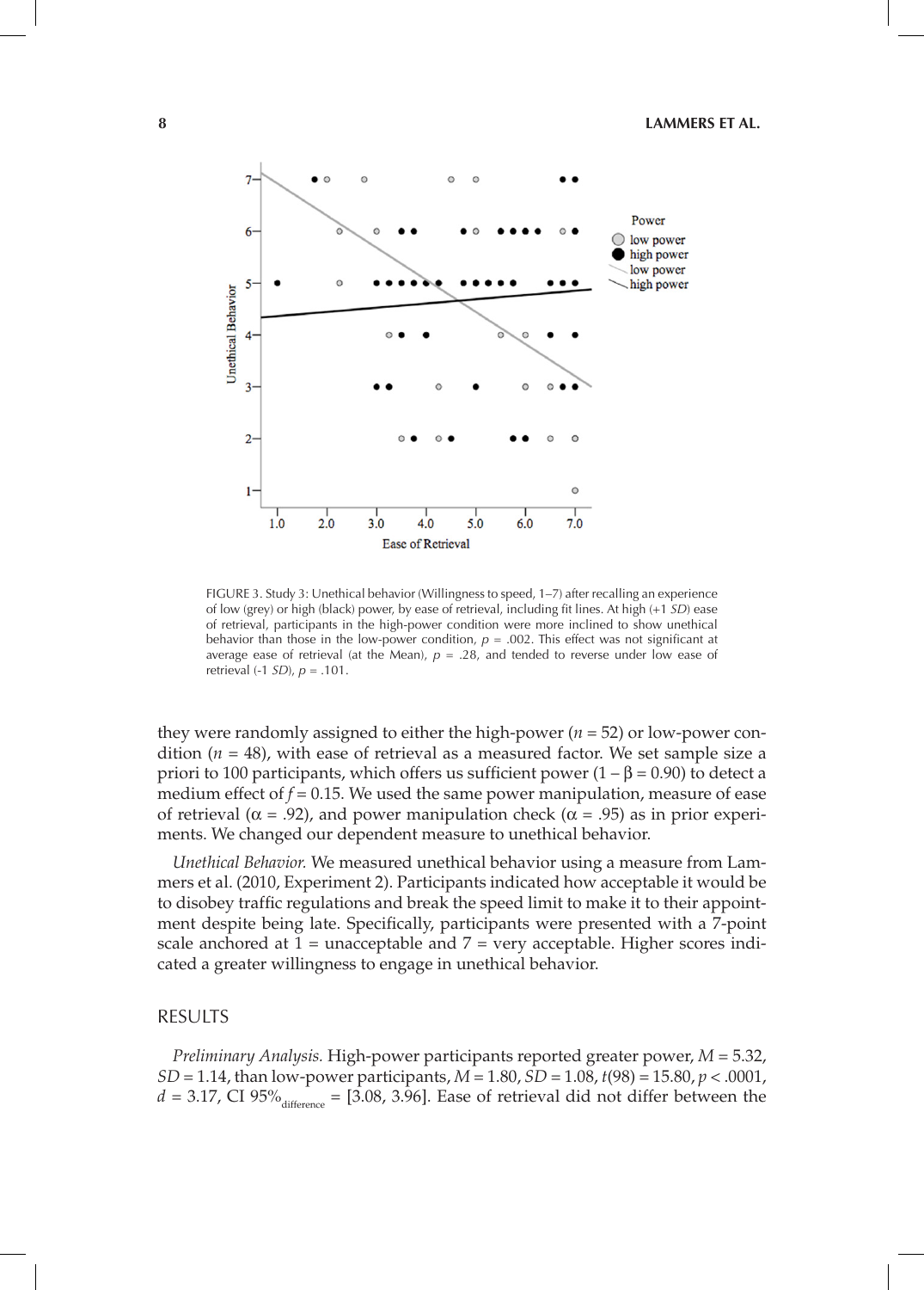high-power, *M* = 5.04, *SD* = 1.49, and low-power conditions, *M* = 5.18, *SD* = 1.44, *t*(98) = 0.46, *p =* .65, *d* = 0.09, and did not correlate with feelings of power, *r* = -.03, *p =* .77.

*Main Analysis.* A regression analysis testing the effect of power, ease of retrieval, and their interaction on unethical behavior showed a main effect of ease of retrieval, Beta = -0.57, *B* = -0.90, *SE* = 0.22, *t*(96) = -4.12, *p* < .0001, CI 95%<sub>R</sub> = [-1.34, -0.47], no main effect of power, Beta = 0.10, *B* = 0.32, *SE* = 0.30, *t*(96) = 1.08, *p =* .28, CI 95% $_{\rm B}$  = [-0.27, 0.91], but the predicted interaction between power and ease of retrieval, Beta = 0.47, *B* = 1.02, *SE* = 0.30, *t*(96) = 3.41, *p* < .001, *d* = 0.70, CI 95%<sub>R</sub> = [0.43, 1.62]. See Figure 3. Power increased unethical behavior at +1 *SD* above the mean,  $B = 1.34$ ,  $SE = 0.42$ ,  $t(96) = 3.19$ ,  $p = .002$ , but this effect was not significant at the mean,  $B = 0.32$ ,  $SE = 0.30$ ,  $t(96) = 1.08$ ,  $p = .28$ , and even tended to reverse at -1 *SD* below the mean, *B* = -0.70, *SE* = 0.42, *t*(96) = -1.66, *p =* .101.

## **EXPERIMENT 4: MANIPULATED EASE OF RETRIEVAL**

Thus far we have found ease of retrieval moderates three prior documented effects in the literature. However, as ease of retrieval was measured it is unclear as to whether the experience was due purely to ease of retrieval or another factor such as differences in structural positions of power among our participants that facilitated ease of recall. To address the problems inherent in our correlational designs, Experiment 4 directly manipulated ease of retrieval, using a classic manipulation that instructs participants to generate a few (easy) or many (difficult) examples (Schwarz et al., 1991) and then measured feelings of confidence as in Experiment 1. We expected that generating a few experiences of power (high ease of retrieval), would increase confidence more than generating many experiences (low ease of retrieval).

#### METHOD

*Participants and Design.* A total of 202 Americans (130 men, 72 women, mean age 30.4 years) participated in a short survey in return for \$0.50, providing us with enough power  $(1 - \beta = 0.90)$  to detect a medium effect of  $f = 0.25$ . Respondents were randomly assigned to a 2 (power: high versus low) by 2 (ease of retrieval: high versus low) between-participants design ( $n_{\rm high\text{-}high}$  = 58;  $n_{\rm high\text{-}low}$  = 43;  $n_{\rm low\text{-}high}$  = 58;  $n_{\text{low-low}} = 43$ ).

*Power and Ease of Retrieval Manipulations.* Participants in the high ease of retrieval condition were asked to provide two experiences where they felt either high or low power. Participants in the low ease of retrieval condition were asked to provide eight experiences where they felt either high or low power. Participants were instructed to do their best, but they were allowed to end the task once they were unable to come up with more examples. Participants spent more than twice as long in the low ease of retrieval condition ( $M_{\text{seconds}} = 199$ ,  $SD_{\text{seconds}} = 166$ ) compared to the high ease of retrieval condition ( $M_{\text{seconds}} = 84$ ,  $SD_{\text{seconds}} = 65$ ). Participants also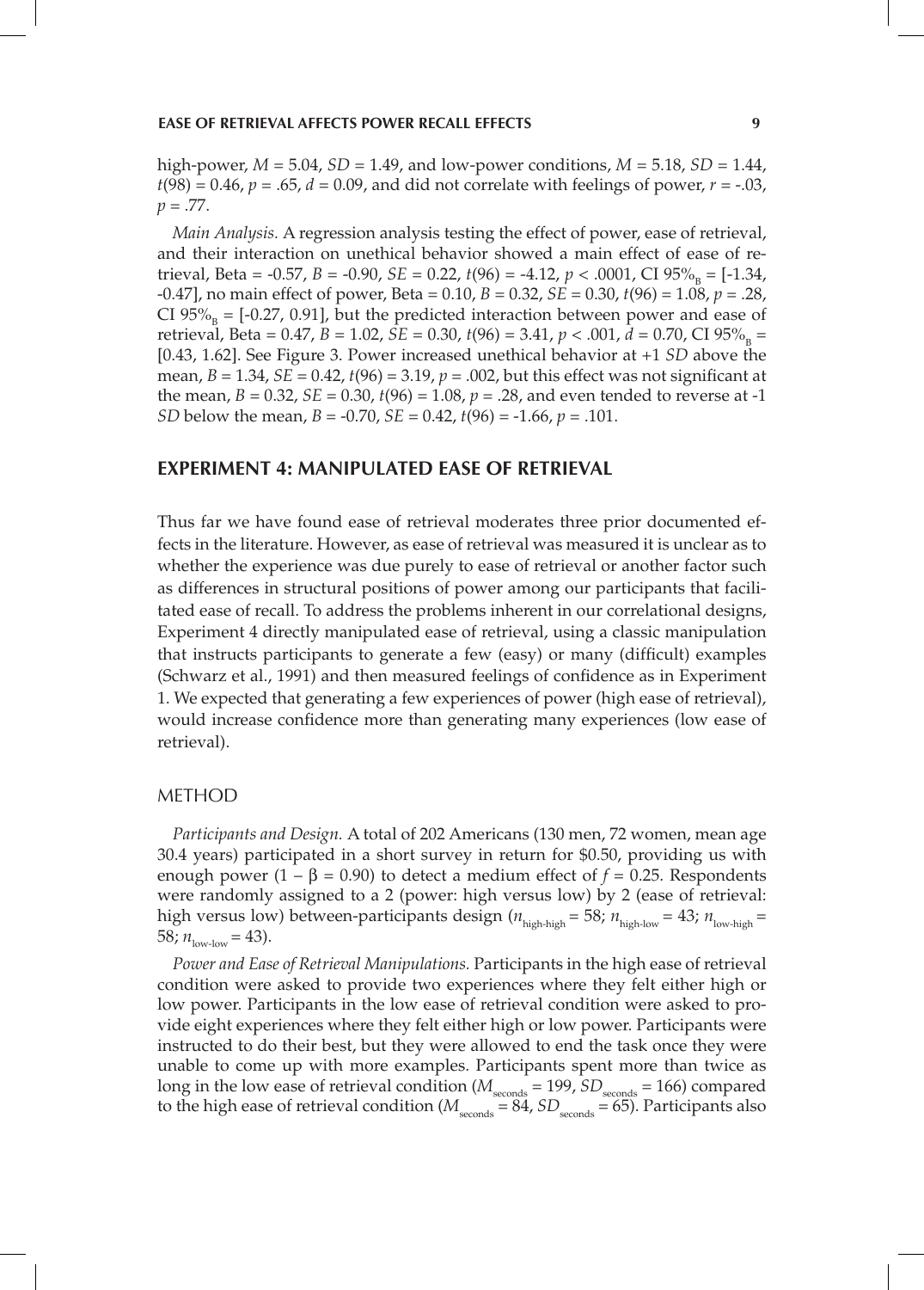

FIGURE 4. Study 4: Mean levels of confidence (1–7), as a condition of recalling eight (low ease of retrieval) or two (high ease of retrieval) experiences of low or high power. In the high ease of retrieval conditions, participants felt significantly more confident in the high-power than in the low-power condition, *p* < .0001, but this effect was not significant in the low ease of retrieval conditions,  $p = .61$ .

generated more than twice as much text in the low ease of retrieval condition (M<sub>c</sub>  $r_{\text{ractors}}$  = 285, *SD* = 173) than in the high ease of retrieval condition ( $M_{\text{characters}}$  = 115, *SD* = 74). All but one (99.1%) of the participants in the high ease of retrieval condition completed both experiences  $(M = 1.99, SD = 0.09)$ , while in the low ease of retrieval condition only 80.2% of participants were able to provide all eight examples (*M* =  $7.33, SD = 1.64$ .

*Feelings of Confidence.* Participants completed the same measure of confidence as in Experiment 1. We computed an index based on the average of all items ( $\alpha$  = .94).

*Manipulation Checks.* Participants completed the same power manipulation check items as in prior experiments. We formed an index based on the average of all items ( $\alpha$  = .94). Next, participants completed a four-item ease of retrieval manipulation check. Two items asked how easy and challenging (reverse coded) it was to fill up all the boxes and two items asked how often participants felt frustration and irritation (both reverse coded) during the task, all on a 7-point scale. We averaged across all four items to form an index ( $\alpha = .88$ ).

## RESULTS

*Manipulation Checks.* Participants in the high-power condition recalled experiences of a more powerful nature (*M =* 5.20, *SD =* 1.09) than those in the low-power condition ( $M = 2.18$ ,  $SD = 1.01$ ),  $t(200) = 20.44$ ,  $p < .0001$ ,  $d = 2.87$ , CI 95% difference = [2.73, 3.31]. Participants also considered the overall task to be easier in the high ease of retrieval conditions, *M =* 5.16, *SD =* 1.24, than in the low ease of retrieval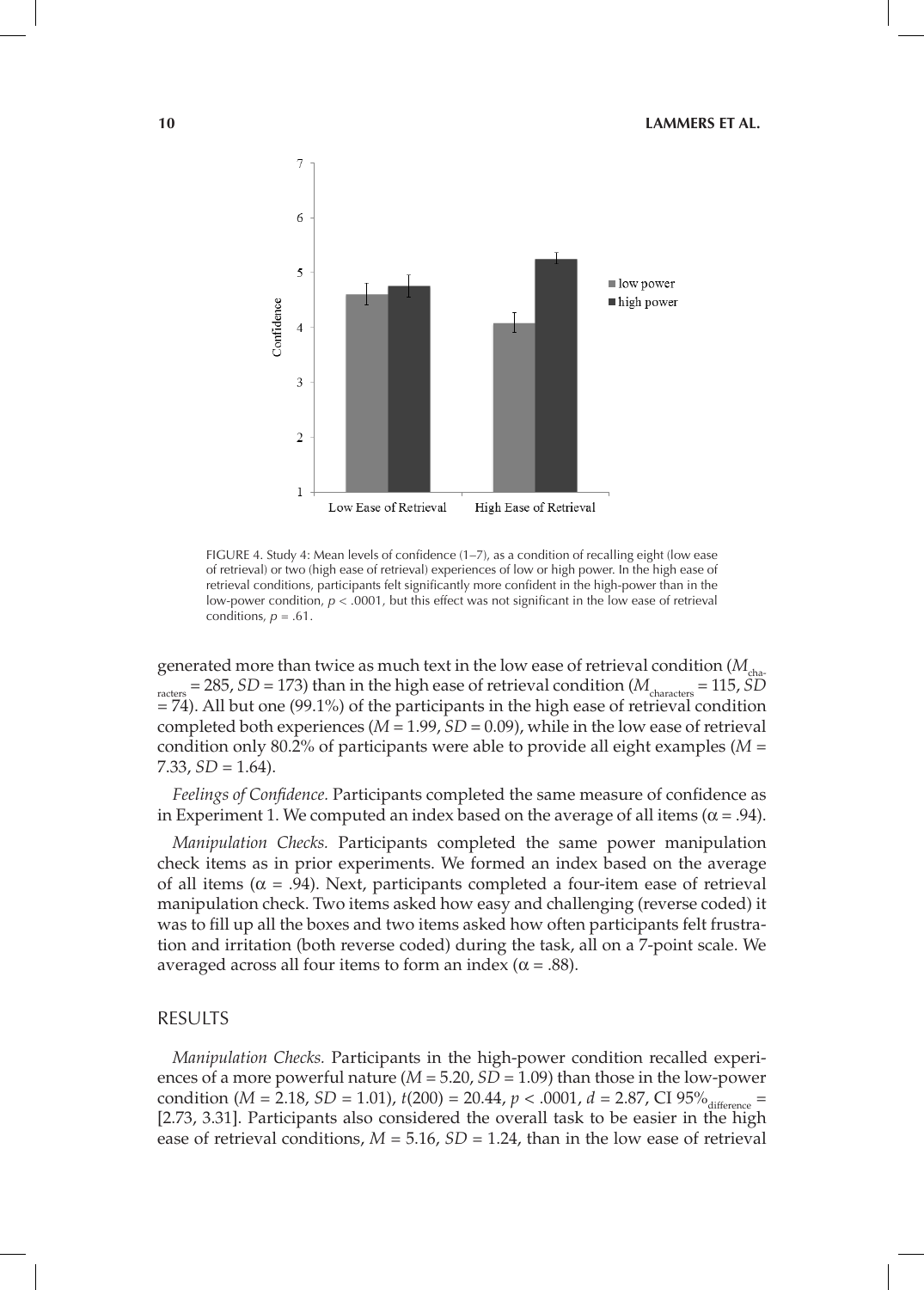conditions,  $M = 4.08$ ,  $SD = 1.27$ ,  $t(200) = 6.03$ ,  $p < .0001$ ,  $d = 0.86$ , CI 95% difference =  $[0.72, 1.43]$ <sup>2</sup>

*Feelings of Confidence.* A 2 (power: high versus low) by 2 (ease of retrieval: high versus low) ANOVA on feelings of confidence revealed a main effect of power, *F*(1, 198) = 14.54,  $p < .0001$ , eta<sup>2</sup> $p = .07$ , qualified by a significant interaction,  $F(1, 198) =$ 8.83,  $p = .003$ ,  $d = 0.42$ , eta<sup>2</sup> $p = .04$ . No main effect of ease of retrieval emerged,  $F <$ .01, *p =* .94. See Figure 4. Within the high ease of retrieval conditions, participants felt more confident in the high-power (*M* = 5.26, *SD* = 0.78), than in the low-power condition ( $M = 4.09$ ,  $SD = 1.40$ ),  $t(114) = 5.58$ ,  $p < .0001$ ,  $d = 1.03$ , CI 95% difference [0.76, 1.59], but in the low ease of retrieval condition participants felt equally confident in the high-power (*M* = 4.76, *SD* = 1.33) and low-power conditions (*M* = 4.62, *SD* = 1.31),  $t(84)$  = 0.51,  $p = .61$ ,  $d = 0.11$ , CI 95% $_{difference} = [-0.42, 0.71]$ .

## **GENERAL DISCUSSION**

Four experiments found that recalling an experience of power only consistently produced the predicted effects when participants experienced high ease of retrieval during that recall. Consistent with past work, when retrieval was easy, power increased confidence (Experiments 1 and 4), disobedience (Experiment 2), and unethical behavior (Experiment 3). However, these effects were reduced or even reversed when people experienced retrieval difficulty. Although the observed effects of power were small, these studies appeared reasonably powered,  $M_{observed}$  $_{power}$  = .749, and overall provide evidence in favor of the role of ease of retrieval in shaping the effects of the power recall manipulation.

Although arguably the most utilized social psychological power manipulation (Galinsky et al., 2015), the processes underlying the power recall manipulation have remained largely untested. Conventionally, its effects are explained by the notion that it activates power-related thoughts (Galinsky et al., 2003). The present article suggests that this manipulation operates not only through the content of these recollections, but also through the metacognitive inferences and experiences that accompanies the manipulation (Wheeler et al., 2007, 2014; Wichman et al., 2010). If the recollections are difficult, they are potentially less representative for the person (Greifeneder, Bless, & Pham, 2011; Schwarz, 2011). Furthermore, difficulty in retrieval can induce more analytic information processing styles, which might also attenuate more automatic priming effects (Alter, Oppenheimer, Epley, & Eyre, 2007; Ruder & Bless, 2003).

<sup>2.</sup> Additionally, conducting 2 (power: high versus low) by 2 (ease of retrieval: high versus low) ANOVAs on both manipulation checks showed that the manipulations only targeted their respective manipulation checks. Specifically, the power manipulation affected the power manipulation check,  $F(1, 198) = 412.93$ ,  $p < .001$ , and this effect was not moderated by the ease of retrieval manipulation,  $F(1, 198) = 0.01$ ,  $p = .91$ ; while the ease of retrieval manipulation affected the ease of retrieval manipulation check,  $F(1, 198) = 36.17$ ,  $p < .001$ , and this effect was not moderated by the power manipulation, *F*(1, 198) = 0.33, *p =* .57.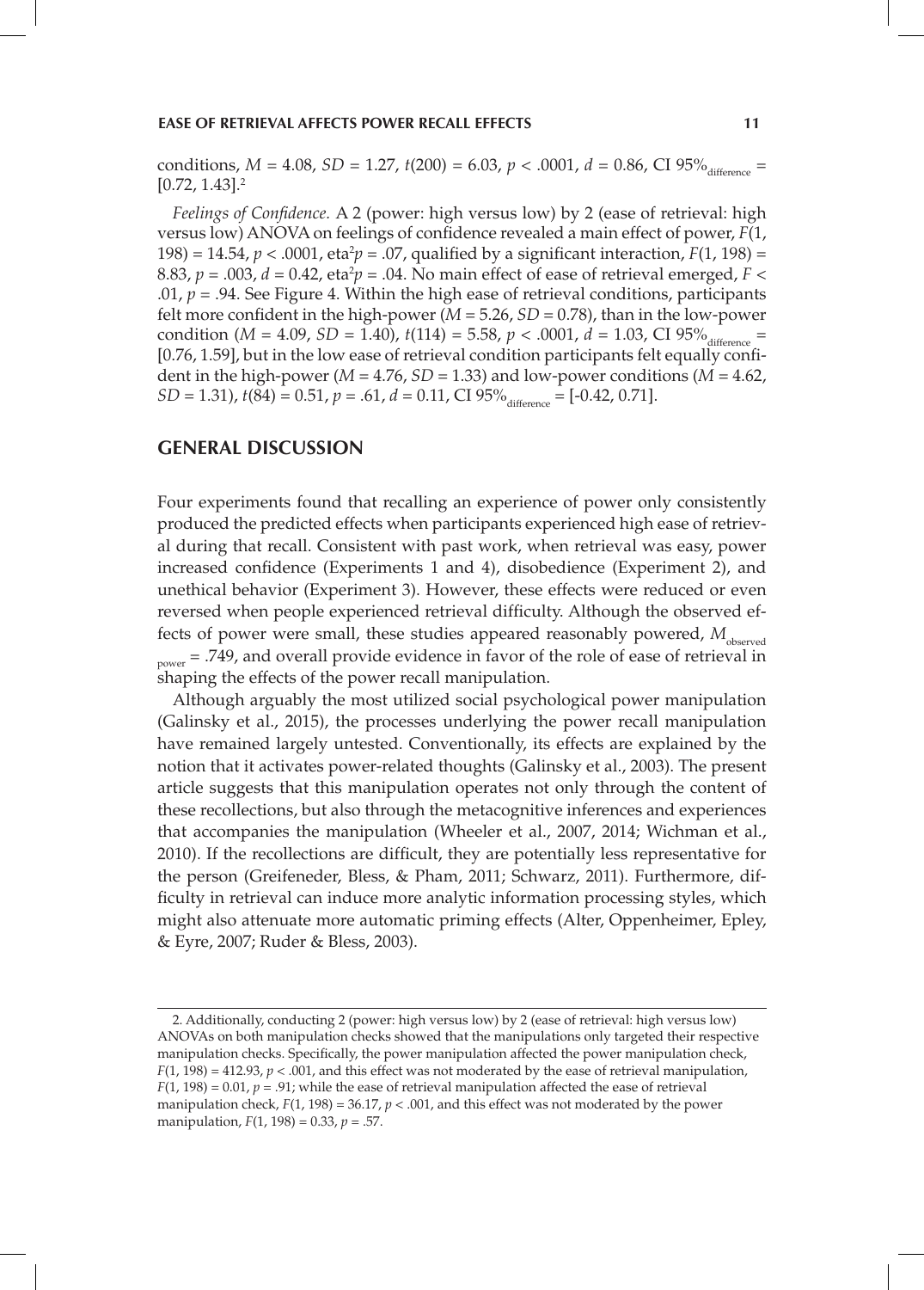## IMPLICATIONS FOR THE POWER RECALL MANIPULATIONS

The present work has potential implications for the current replicability discussion (Kahneman, 2012; Newell & Shanks, 2014), especially for efforts to replicate power research. We find evidence supportive of prior findings in the power literature when ease of retrieval is high. However, the fact that the manipulation can fail to produce an effect when retrieval is difficult opens up the door for false negatives and premature conclusions. If a population or situation produces retrieval difficulty, then a failure to replicate may not be indicative of a lack of any true relationship between a priming manipulation and a dependent variable of interest. That is, while failures to replicate may sometimes be indicative of a false positive, researchers must be mindful of the possibility of unmeasured population or situational moderators (see Fiedler et al., 2012).

Indeed, where Experiments 1 and 4 showed the expected main effects of power, Experiments 2 and 3 showed no significant main effects of power (*p =* .49 and *p =* .28, respectively, albeit directionally consistent). Yet we argue that it would be premature to conclude that these two studies offer no evidence of a possible relationship between the power recall manipulation and the dependent measures of interest. In fact, the expected relationships were present, but only among those participants who experienced high ease of retrieval. And this is exactly where the effect should be stronger, based on decades of ease of retrieval research (Schwarz, 1998; Schwarz et al., 1991; Schwarz & Clore, 1996; Tversky & Kahneman, 1973; Wänke et al., 1995). Of course, what is unknown is whether the lack of main effects in Experiments 2 and 3 is ultimately due to greater variability in ease of retrieval compared to the original experiments or other unexplored characteristics.

Nonetheless, this research suggests the potential value of including ease of retrieval in future research using the power recall manipulation. These concerns may be particularly important if the population that the sample is drawn from is anticipated to experience difficulty in recalling an experience of power. For example, difficulty in retrieving an experience of power might be more common among prisoners, blue-collar workers, and low-income consumers. It is also possible that a population of interest might experience situational difficulty of retrieval. For instance, students during finals week might possibly find it hard to think about an experience of power and control as they might be ruminating on how powerless and helpless they feel as their professors decide on their grades.

The present work may also have implications for a recent criticism by Sturm and Antonakis (2015). Specifically, these authors warn that the power recall manipulation may produce effects due to experimenter demand characteristics. That is, due to the nature of the recall task, participants may become aware that the researcher is interested in power. Although this certainly could occur and efforts to disguise a researcher's intent are warranted, Experiment 4 suggests that this may not be an inherent concern with the power recall manipulation. Specifically, if the power recall manipulation was purely driven by demand characteristics, it would seem like participants in the low ease of retrieval condition in Experiment 4 should have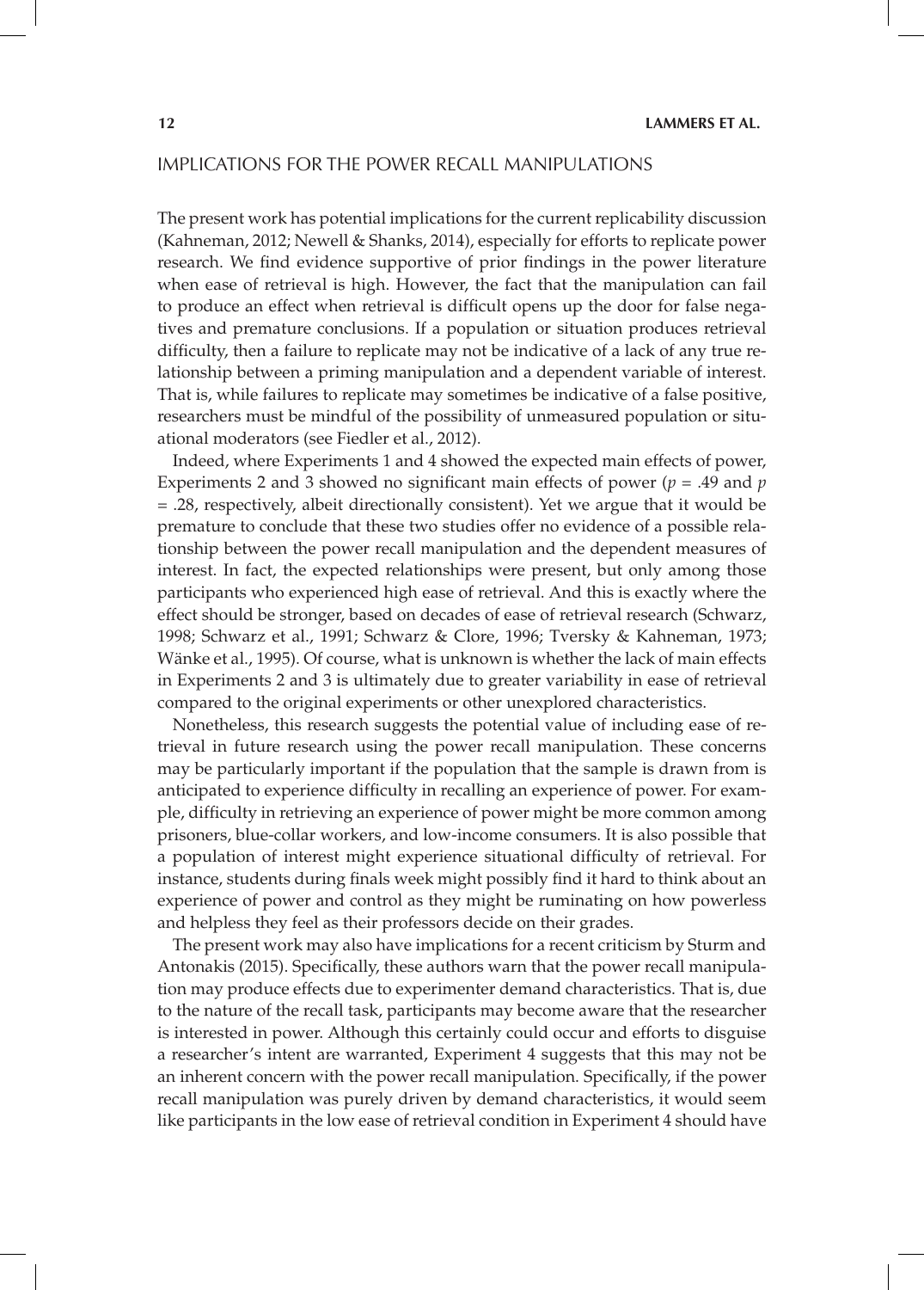been the most inclined to recognize the purpose of the power manipulation. These individuals were asked to generate eight instead of two examples; they spent more time, generated more text, and supplied more examples compared to participants in the high ease of retrieval condition. The goals of the experimenter should therefore be the most salient to participants in this low ease of retrieval condition, in terms of the emphasis on power, which based on a demand-characteristics explanation should produce the strongest effects of power. Instead, it showed the weakest effect.

## IMPLICATIONS FOR OTHER MANIPULATIONS OF POWER AND OTHER PRIMING MANIPULATIONS

Although we only examined the power recall manipulation, other manipulations of power that require participants to engage in specific cognitive tasks might also depend on participants' experienced ease of retrieval. For example, the imagined hierarchical role manipulation of power asks people to either imagine being a boss in charge of employees or an employee led by a boss (Dubois, Rucker, & Galinsky, 2010). It seems possible that people may also differ in the ease versus difficulty with which they form such thoughts and that the accompanying ease may also affect the sense of power associated with the imagined hierarchical role manipulations.

Even power manipulations that are less cognitive in nature than the recall task may be affected by ease of retrieval. For example, consider the power posture manipulation that places participants in an expansive body pose associated with having power (Carney, Cuddy, & Yap, 2010). Analogous to our results, asking participants to hold an expansive high-power posture for a short period may induce feelings of power, whereas asking them to do so for a longer time may result in feelings of awkwardness or unnaturalness, thus paradoxically leading to lower feelings of power. In support of this possibility, a failure to replicate some of the effects reported by Carney and colleagues (2010) featured a methodological difference whereby participants were instructed to adopt the high-power pose for three minutes, compared to one minute in the original instructions (Ranehill, Dreber, Johannesson, Leiberg, Sul, & Weber, 2015). Of course, we do not suggest that ease of retrieval moderates all power manipulations or necessarily explains the inconsistencies between Carney and colleagues (2010) and Ranehill and colleagues (2015). Ease of retrieval simply represents one possible approach to examine potential moderators in establishing whether a particular theoretical relationship of interest can, or cannot, be reliably produced.

Although we only focused on power manipulations, our findings of the moderation of the power recall manipulation by ease of retrieval may have implications for other priming manipulations and aid in replication attempts in these areas as well. For example, previous studies have asked participants to recall a time in which they were socially excluded or included (Park & Maner, 2009) as well as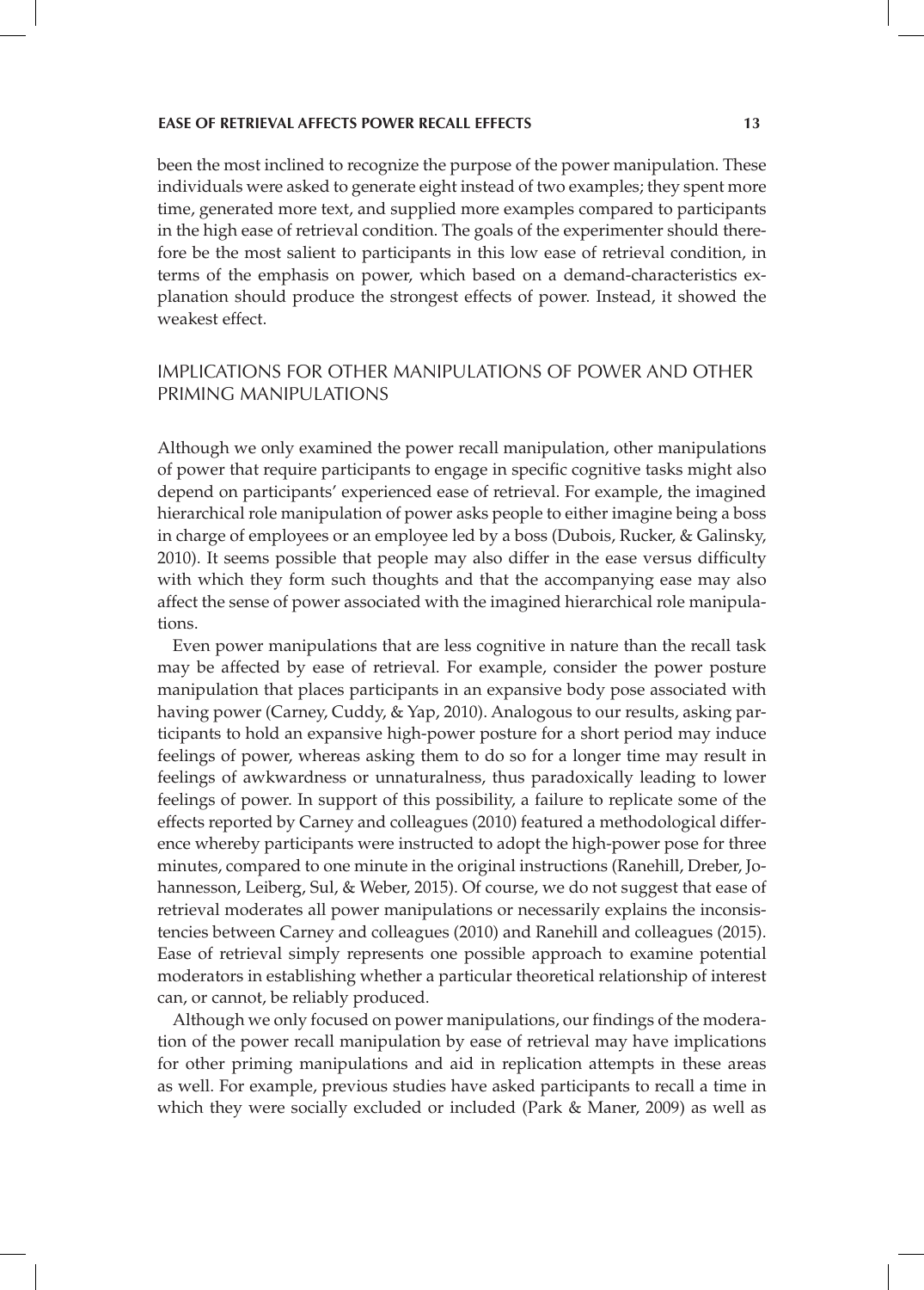one's own ethical or unethical deed in the past (Zhong & Liljenquist, 2006). Conceptually, the effectiveness of such recall manipulations might also depend on the ease of retrieval associated with the event recalled. Future research is required to test this possibility, but measuring or manipulation ease may prove fruitful when trying to strengthen or moderate priming manipulations used in past work. Moreover, researchers seeking to strengthen the ability to test and/or detect a possible effect using recall primes might direct their efforts to design paradigms where ease of retrieval is set to be high.

## REVERSING VERSUS REDUCING THE EFFECT

Although we consistently found that ease of retrieval moderated the effects of power, it did not systematically reverse the effect. This lack of reversal is atypical for the ease of retrieval literature (Haddock, Rothman, Reber, & Schwarz, 1999; Schwarz et al., 1991; Wänke et al., 1996; Weick & Guinote, 2008). One explanation for our finding is that people overall appeared to find it relatively easy to generate power experiences; across these studies the average reported feelings of ease never fell below 5 on a 7-point scale. This is important, because the power recall can potentially boost performance under pressure, for example during public speaking (Lammers et al., 2013; Schmid & Schmid-Mast, 2013). Yet if recalling power can paradoxically reduce performance, then this recommendation merits caution. The current findings suggest that further exploration is needed.

## **CONCLUSION**

This research offers new insights into when the power recall manipulation is likely to affect cognition. The relationship between the power recall manipulation and three key effects associated with power—confidence, disobedience, and unethical behavior—weaken, disappear, or reverse under low ease of retrieval. Theoretically, these findings suggest that the effects of the power recall manipulation can depend on the ease with which these experiences are brought to mind. These results not only speak to the utility of the power recall manipulation, but they may also carry implications for priming more generally. As such, we believe these findings should be of interest to contemporary psychology in the context of the current replicability debate. Although a small step, acquiring a better understanding of reliable moderators remains essential to building a cumulative science.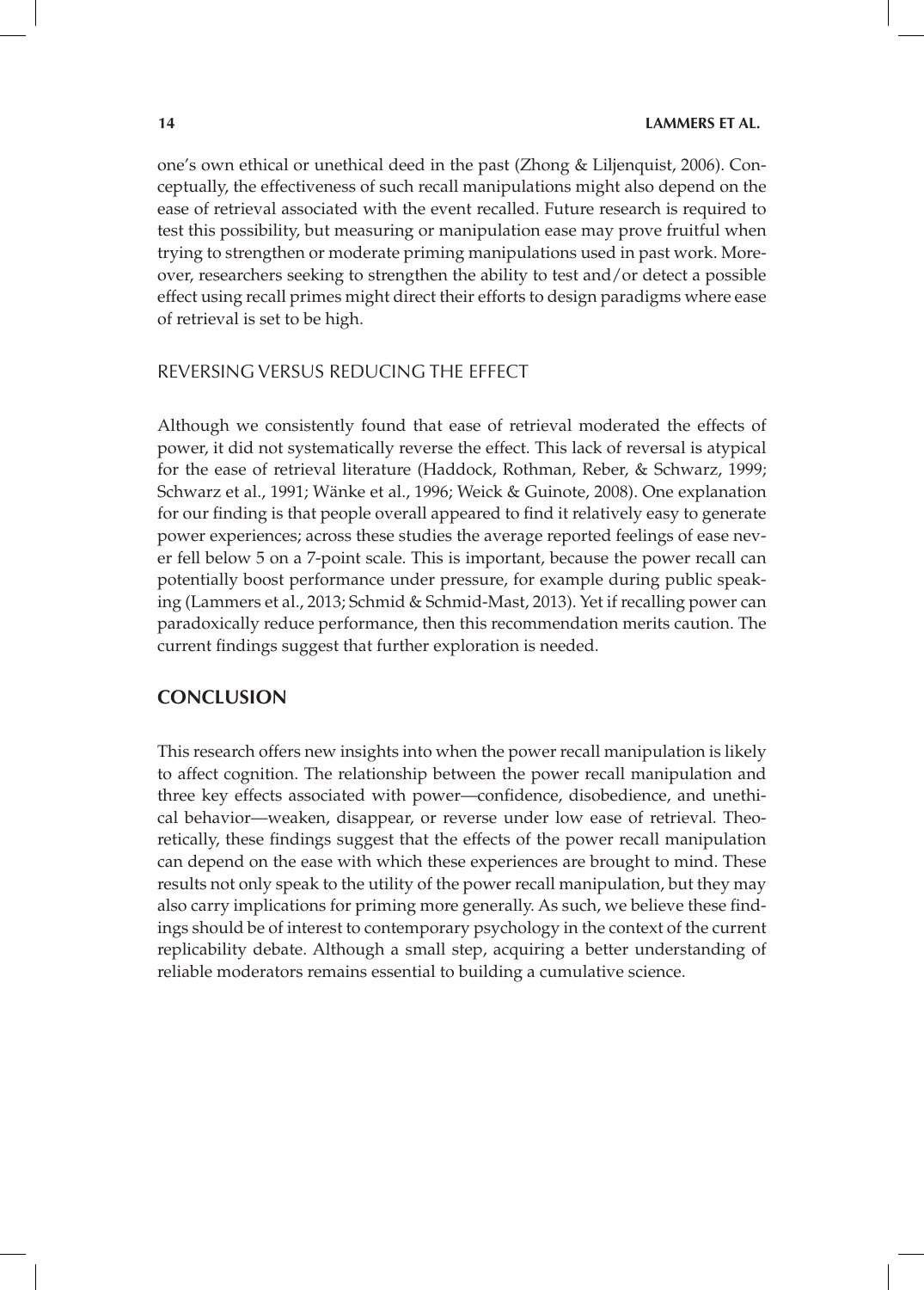## **REFERENCES**

- Aiken, L. S., & West, S. G. (1991). *Multiple regression: Testing and interpreting interactions.* Newbury Park, London: Sage.
- Alter, A. L., Oppenheimer, D. M., Epley, N., & Eyre, R. N. (2007). Overcoming intuition: metacognitive difficulty activates analytic reasoning. *Journal of Experimental Psychology: General, 136*, 569-576.
- Anderson, C., & Galinsky, A. D. (2006). Power, optimism, and risk-taking. *European Journal of Social Psychology, 36*, 511-536.
- Biddle, B. J. (1979). *Role theory: Expectations, identities and behaviors*. New York: Academic.
- Briñol, P., Petty, R. E., Valle, C., Rucker, D. D., & Becerra, A. (2007). The effects of message recipients' power before and after persuasion: A self-validation analysis. *Journal of Personality and Social Psychology, 93*, 1040-1053. doi: 10.1037/0022- 3514.93.6.1040
- Carney, D. R., Cuddy, A. J. C., & Yap, A. J. (2010). Power posing. *Psychological Science, 21*, 1363-1368. doi: 10.1177/0956797610383437
- DeMarree, K. G., Loersch, C., Briñol, P., Petty, R. E., Payne, B. K., & Rucker, D. D. (2012). From primed construct to motivated behavior: Validity perceptions in automatic goal pursuit. *Personality and Social Psychology Bulletin, 38*, 1659-1670. doi: 10.1177/0146167212458328
- Dubois, D., Rucker, D. R. D., & Galinsky, A. D. (2010). The accentuation bias: Money literally looms larger (and sometimes smaller) to the powerless. *Social Psychological and Personality Science, 1*(3), 199- 205. doi:10.1177/1948550610365170
- Dubois, D., Rucker, D. D., & Galinsky, A. D. (2015). Social class, power, and selfishness: When and why upper and lower class individuals behave unethically. *Journal of Personality and Social Psychology, 108*, 436-449.
- Emerson, R. M. (1962). Power-dependence relations. *American Sociological Review, 27*, 31-40.
- Fast, N. J., Sivanathan, N., Mayer, N. D., & Galinsky, A. D. (2012). Power and overconfident decision-making. *Organizational Behavior and Human Decision Processes, 117*, 249-260. doi: 10.1016/j. obhdp.2011.11.009
- Fiedler, K., Kutzner, F., & Krueger, J. I. (2012). The long way from alpha-error control to validity proper: Problems with a short-sighted false-positive debate. *Perspectives on Psychological Science, 7*, 661- 669. doi: 10.1177/1745691612462587
- Fox, C. R. (2006). The availability heuristic in the classroom: How soliciting more criticism can boost your course ratings. *Judgment and Decision Making, 1*, 86-90.
- Funder, D. C., Levine, J. M., Mackie, D. M., Morf, C. C., Sansone, C., Vazire, S., & West, S. G. (2014). Improving the dependability of research in personality and social psychology: Recommendations for research and educational practice. *Personality and Social Psychology Review, 18*, 3-12. doi: 10.1177/1088868313507536
- Galinsky, A. D., Gruenfeld, D. H., & Magee, J. C. (2003). From power to action. *Journal of Personality and Social Psychology, 85*, 453-466. doi: 10.1037/0022-3514.85.3.453
- Galinsky, A. D., Magee, J. C., Gruenfeld, D. H., Whitson, J. A., & Liljenquist, K. (2008). Power reduces the press of the situation: Implications for creativity, conformity, and dissonance. *Journal of Personality and Social Psychology, 95*, 1450-1466. doi: 10.1037/a0012633
- Galinsky, A. D., Rucker, D. D., & Magee, J. C. (2015). Power: Past findings, present considerations, and future directions. In J. Simpson, M. Mikulincer, & P. Shaver (Eds.), *APA handbook of personality and social psychology, Vol. 3: Interpersonal relationships*. Washington, DC: American Psychological Association.
- Gilbert, D. T., & Malone, P. S. (1995). The correspondence bias. *Psychological Bulletin, 117*, 21-38.
- Greifeneder, R., Bless, H., & Pham, M. T. (2011). When do people rely on affective and cognitive feelings in judgment? A review. *Personality and Social Psychology Review, 15*, 107-141. http://doi. org/10.1177/1088868310367640
- Haddock, G., Rothman, A. J., Reber, R., & Schwarz, N. (1999). Forming judgments of attitude certainty, intensity, and importance: The role of subjective experiences. *Personality and Social Psychology Bulletin, 25*, 771-782. doi: 10.1177/0146167299025007001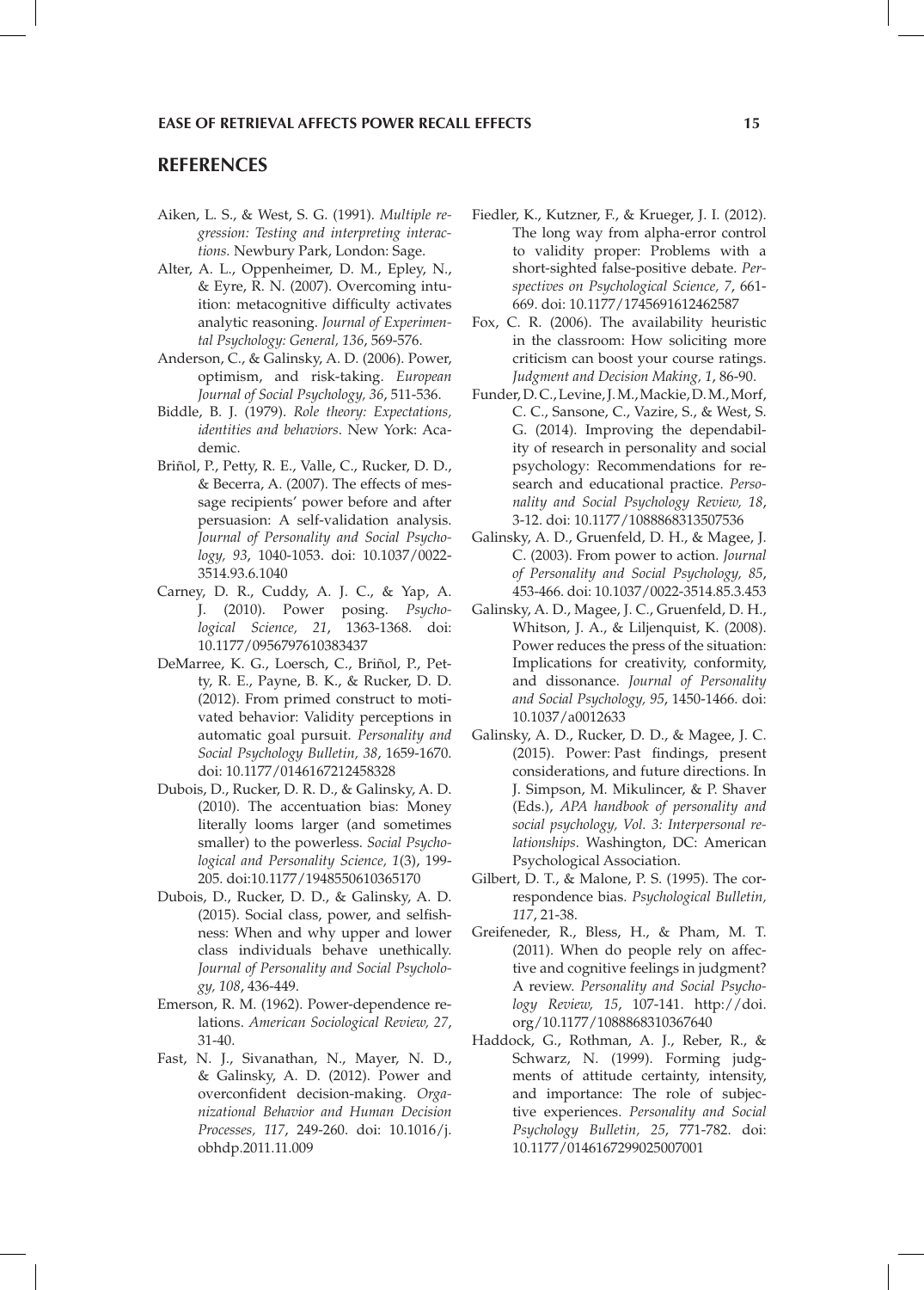- Hayes, A. F. (2008). *Introduction to mediation, moderation, and conditional process analysis: A regression-based approach*. New York: Guilford.
- Johnson, C. S., & Lammers, J. (2012). The powerful disregard social comparison information. *Journal of Experimental Social Psychology, 48*, 329-334. doi: 10.1016/j. jesp.2011.10.010
- Kahneman, D. (2012). *A proposal to deal with questions about priming effects*. http://www.nature.com/polopoly\_ fs/7.6716.1349271308!/suppinfoFile/ Kahneman%20Letter.pdf
- Klein, R. A., Ratliff, K. A., Vianello, M., Adams, R. B., Jr., Bahník, Š., Bernstein, M. J., et al. (2014). Investigating variation in replicability. *Social Psychology, 45*, 142-152. doi: 10.1027/1864-9335/a000178
- Koole, S. L., & Lakens, D. (2012). Rewarding replications: A sure and simple way to improve psychological science. *Perspectives on Psychological Science, 7*, 608-614. doi: 10.1177/1745691612462586
- Kraus, M. W., Chen, S., & Keltner, D. (2011). The power to be me: Power elevates self-concept consistency and authenticity. *Journal of Experimental Social Psychology, 47*(5), 974-980. doi: 10.1016/j. jesp.2011.03.017
- Lammers, J., Dubois, D., Rucker, D. D., & Galinsky, A. D. (2013). Power gets the job: Priming power improves interview outcomes. *Journal of Experimental Social Psychology, 49*, 776-779. doi: 10.1016/j. jesp.2013.02.008
- Lammers, J., Galinsky, A. D., Dubois, D., & Rucker, D. D. (2015). Power and morality. *Current Opinion in Psychology, 6*, 15- 19. doi: 10.1016/j.copsyc.2015.03.018
- Lammers, J., Galinsky, A. D., Gordijn, E. H., & Otten, S. (2012). Power increases social distance. *Social Psychological and Personality Science, 3*(3), 282-290.
- Lammers, J., Stapel, D. A., & Galinsky, A. D. (2010). Power increases hypocrisy: Moralizing in reasoning, immorality in behavior. *Psychological Science, 21*, 737-744. doi: 10.1177/0956797610368810
- Loersch, C., & Payne, B. K. (2011). The situated inference model: An integrative account of the effects of primes on perception, behavior, and motivation. *Perspectives on Psychological Science, 6*, 234-252. doi: 10.1177/1745691611406921
- Magee, J. C., & Galinsky, A. D. (2008). Chapter 8: Social hierarchy: The self-reinforcing nature of power and status. *The Academy of Management Annals, 2*, 351-398.
- Magee, J. C., Galinsky, A. D., & Gruenfeld, D. H. (2007). Power, propensity to negotiate, and moving first in competitive interactions. *Personality and Social Psychology Bulletin, 33*, 200-212.
- Michels, R. (1959). *Political parties: A sociological study of the oligarchical tendencies of modern democracy*. New York: Dover Publications.
- Newell, B. R., & Shanks, D. R. (2014). Unconscious influences on decision making: A critical review. *Behavioral and Brain Sciences, 37*, 1-19. doi: 10.1017/ S0140525X12003214
- Ng, S. H. (1980). *The social psychology of power*. London: Academic.
- Park, L. E., & Maner, J. K. (2009). Does selfthreat promote social connection? The role of self-esteem and contingencies of self-worth. *Journal of Personality and Social Psychology, 96*, 203-217.
- Petty, R. E., Briñol, P., & Tormala, Z. L. (2002). Thought confidence as a determinant of persuasion: The self-validation hypothesis. *Journal of Personality and Social Psychology, 82*, 722-741.
- Petty, R. E., Briñol, P., Tormala, Z. L., & Wegener, D. T. (2007). The role of meta-cognition in social judgment. In E. T. Higgins & A. W. Kruglanski (Eds.), *Social psychology: Handbook of basic principles* (2nd ed., pp. 254-284). New York: Guilford.
- Petty, R. E., & Wegener, D. T. (1993). Flexible correction processes in social judgment: Correcting for context-induced contrast. *Journal of Experimental Social Psychology, 29*(2), 137-165.
- Ranehill, E., Dreber, A., Johannesson, M., Leiberg, S., Sul, S., & Weber, R. A. (2015). Assessing the robustness of power posing: No effect on hormones and risk tolerance in a large sample of men and women. *Psychological Science, 26*(5), 653- 656. doi: 10.1177/0956797614553946
- Ross, L. (1977). The intuitive psychologist and his shortcomings: Distortions in the attribution process. *Advances in Experimental Social Psychology, 10*, 173-220.
- Ruder, M., & Bless, H. (2003). Mood and the reliance on the ease of retrieval heuristic.